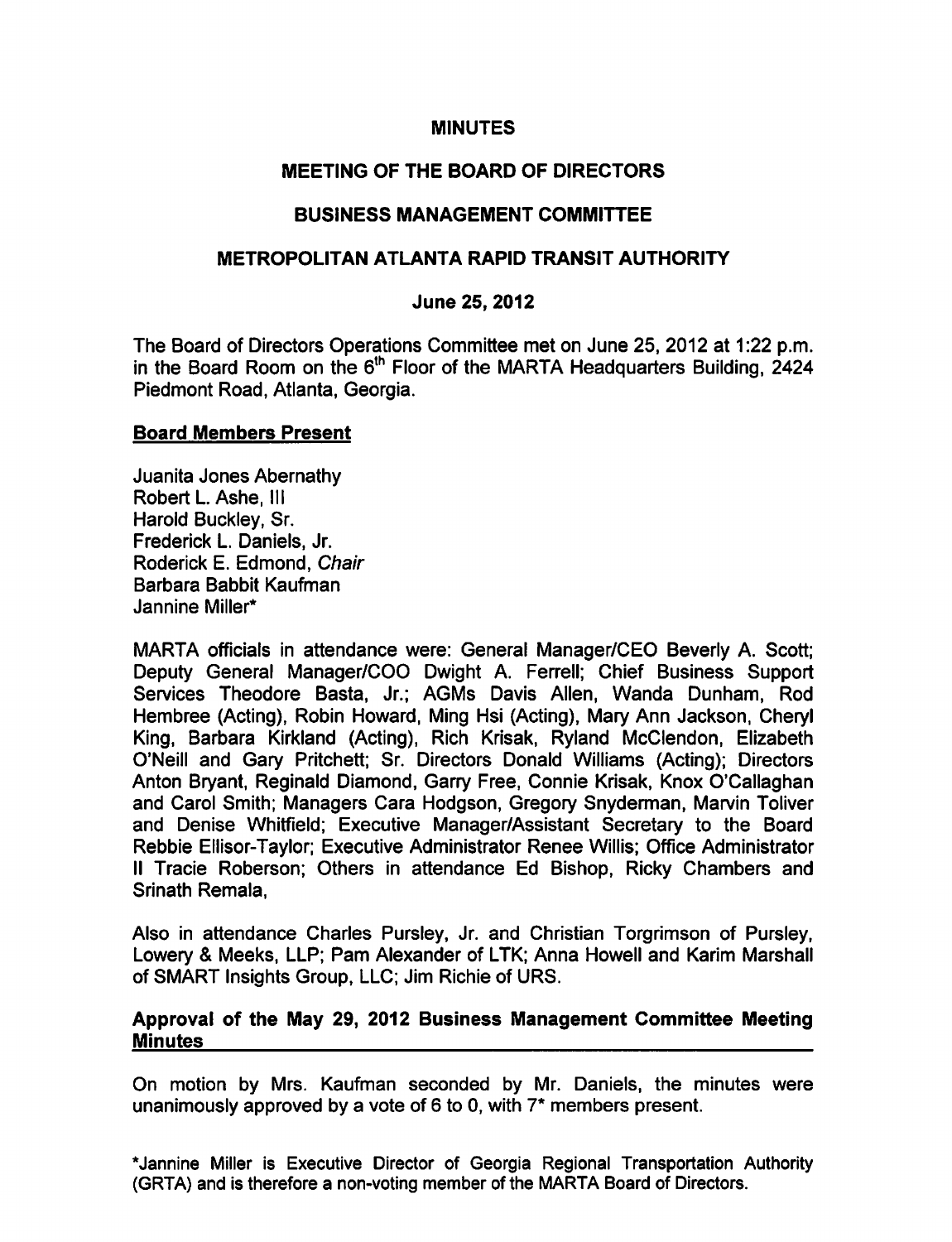# Resolution Authorizing the Execution of Grants From the Federal Transit Administration

Mr. O'Callaghan presented this resolution for Board of Directors' approval authorizing the General Manager/CEO or her delegate to execute, on behalf of MARTA, a total of four (4) Federal Fiscal Year 2012 grants from the Federal Transit Administration (FTA), in the total estimated amount of \$96,767,000 (federal share).

This resolution also authorizes the General Manager/CEO or her delegate to provide FTA with the standard Federal grant program certifications and assurances on behalf of MARTA required as condition for receiving these funds.

Mr. Daniels asked if specific utilization of FTA Section 5307 funds been identified.

Mr. Allen said the 5307 funds are typically used for preventative maintenance on the operating side.

On motion by Mr. Buckley seconded by Mrs. Butler, the resolution was unanimously approved by a vote of 6 to 0, with  $7^*$  members present.

#### Briefing - April Fiscal Year-to-Date 2012 Budget Variance Analysis and Financial KPIs

Mr. Allen briefed the Committee on the April Fiscal Year-to-Date (YTD) 2012 Budget Variance Analysis and Financial KPIs.

April 2012 Overview

- Total Net Revenues were \$2.82M, or 8.8%, more than budget (favorable)
- Total Net Expenses were \$2.13M, or 6.3%, less than budget (favorable)

### YTD Operating Revenues

Actual Revenues were favorable by \$1.7M, or 0.5%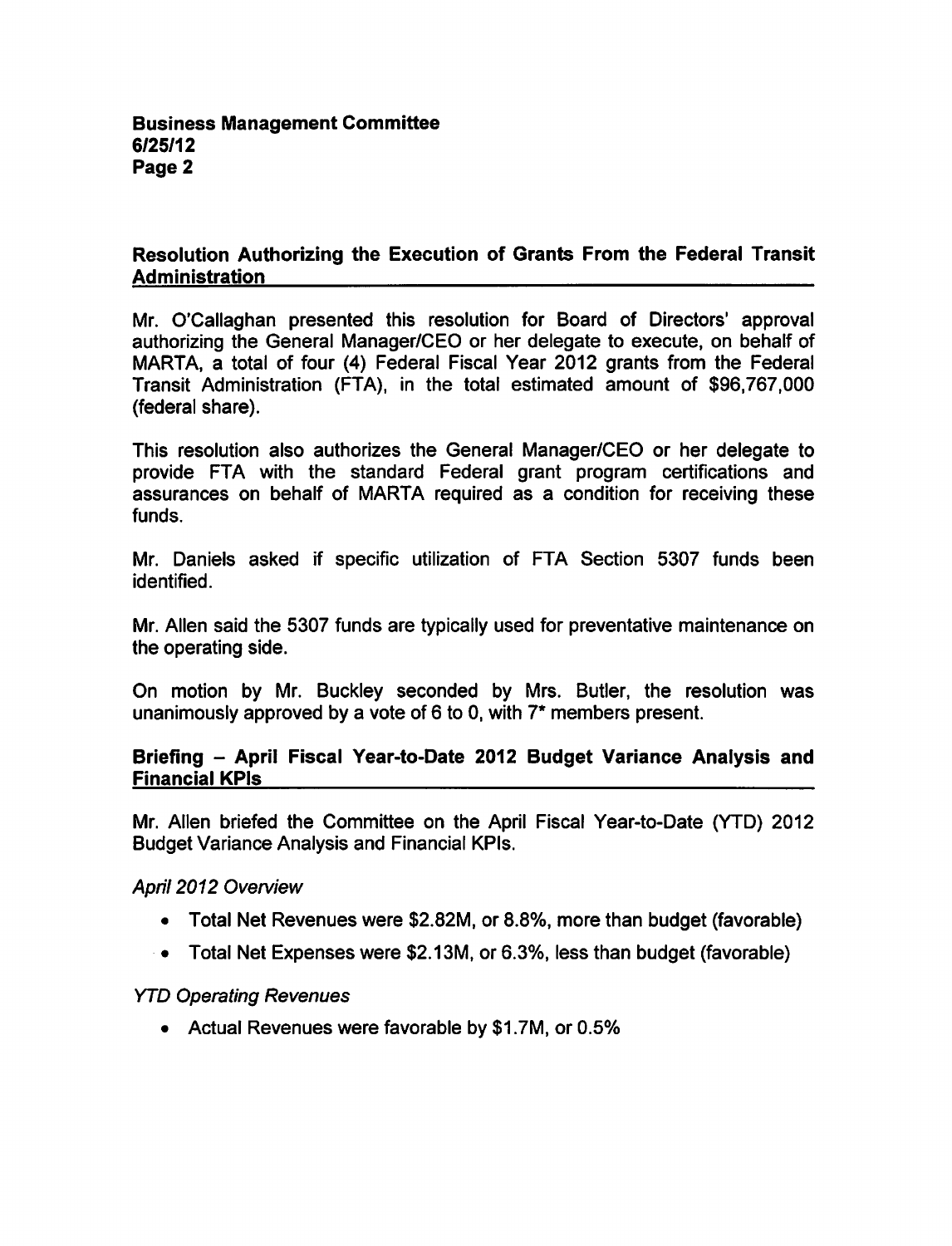# YTD Budget vs. Actual Expense Performance

- On a April YTD basis, Net Operating Budget Expenses were under budget (favorable) by \$11.7M, or 3.4%
	- $\circ$  Salaries & Wages were favorable by \$7.3M or 4.2% this positive variance was primarily due to net vacancies in a variety of positions throughout the agency
	- Overtime Expenses were \$3.7M or 20.8% over budget (unfavorable) due primarily to the coverage of represented employee vacancies in Rail and Bus Maintenance positions, Facilities, Rail Services and sworn Police Officers
	- o Benefits were favorable by \$0.4M or 0.4% despite a continuing  $YTD$  overrun in represented employee healthcare costs  $-$  this overrun is currently under review

### Sales Tax Subsidy

- YTD actual Net Operating Loss (deficit) of \$5.5M requires a Sales Tax Subsidy of 59.9%, which is favorable to the budget
- The Annual Budgeted Sales Tax Subsidy is 64.5%

### April Budget Variance

- The budget variance for the month was favorable at -6.31% under budget, mostly due to favorable variances in labor (vacancies) and contractual services costs
- The budget variance for FY 2012 (the months of July through April) remains favorable at -3.44% under budget, also mostly due to favorable variances in labor (vacancies), fuel and contractual services costs

### Combined Ridership

- Combined Ridership for the month of April was 10.8M unlinked passenger boardings, which exceeded the forecasted total of 9.6M by 1.2M trips, or 12.5%
- Combined Ridership of 113.1M unlinked trips for FY 2012 (the months of July through April) exceeded the forecast of 103.5M unlinked trips by 9.6M, or 9.3%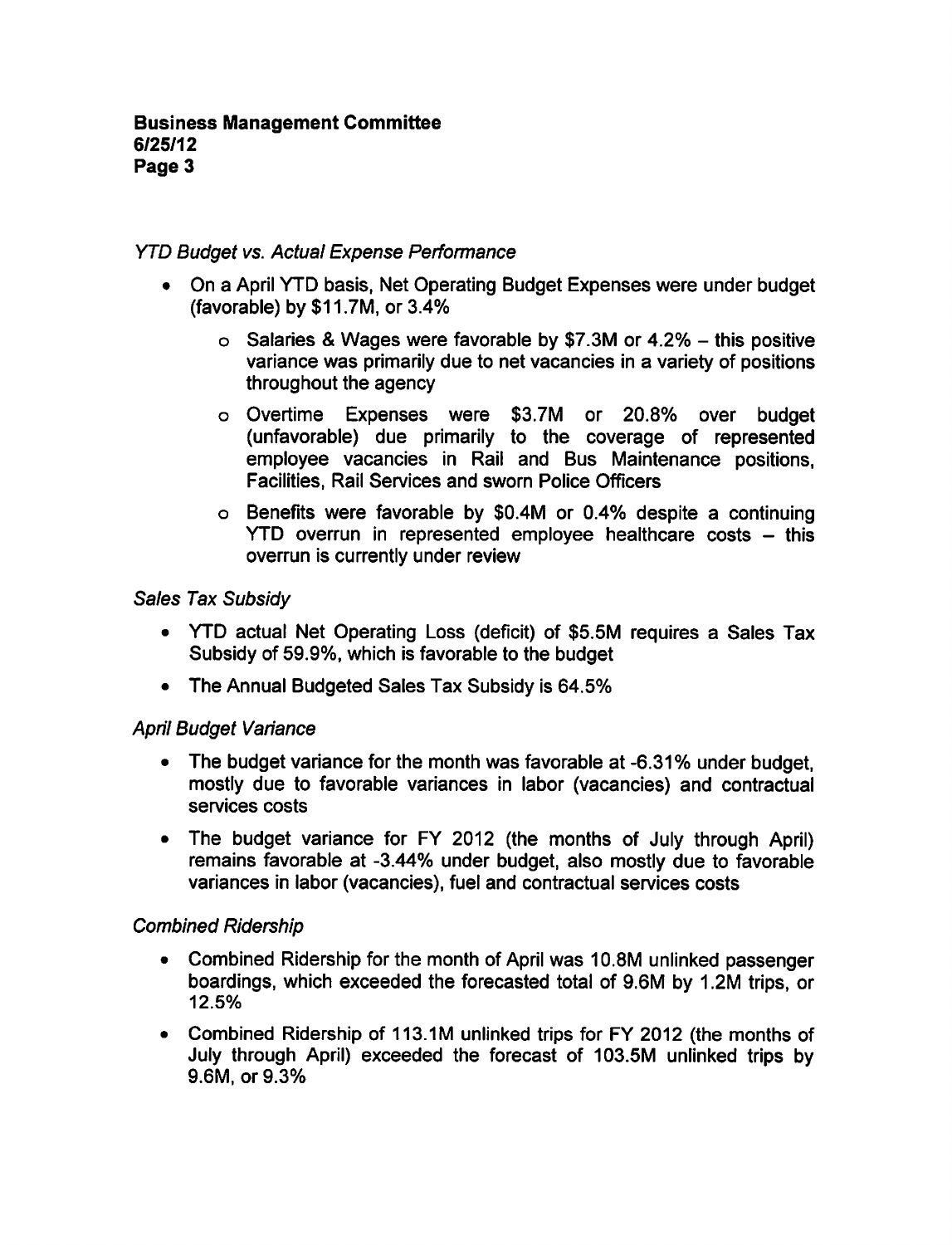### Bus Cost per Passenger Trip

- Cost per Bus Passenger Trip of \$3.44 in April was better than the forecast of \$4.16 by \$0.72, or 17.3%
	- This favorable variance was due to bus ridership exceeding the forecast of unlinked trips by 672K, or 15.7%, as well as net underruns in budgeted expenses.
- Cost per Bus Passenger Trip of \$3.37 for the FY 2012 (the months of July through April) was better than the forecast of \$3.89 by \$0.52, or 13.4%
	- Mostly due to Bus Ridership exceeding the forecast of unlinked trips by 5.4M, or 11.8%, as well as net under runs in budgeted expenses

#### Rail Cost per Passenger Trip

- Cost per Rail Passenger Trip of \$2.36 in April was better than the forecast of \$2.71 by \$0.35, or 12.9%
	- This favorable variance was mostly due to Rail Ridership exceeding the forecast of unlinked trips by 547K, or 10.4%, as well as net underruns in budgeted expenses
- Cost per Rail Passenger Trip of \$2.31 for FY 2012 (the months of July through April) was better than the forecast of \$2.55 by \$0.24, or 9.4%
	- Mostly due to Rail Ridership exceeding the forecast of unlinked trips by 4.0M, or 7.1%, as well as net underruns in budgeted expenses

### MARTA Mobility Cost per Passenger Trip

- The Cost per MARTA Mobility Passenger Trip of \$29.80 in April was better  $\bullet$ than the forecasted \$38.88 by \$9.08, or 23.4%
	- This favorable variance was mostly due to Mobility Ridership exceeding the forecast of unlinked trips by 9.5K, or 24.7%, as well as net underruns in budgeted expenses
- The Cost per MARTA Mobility Passenger Trip of \$30.11 for FY 2012 (the months of July through April) was better than the forecast of \$36.35 by \$6.24, or 17.2%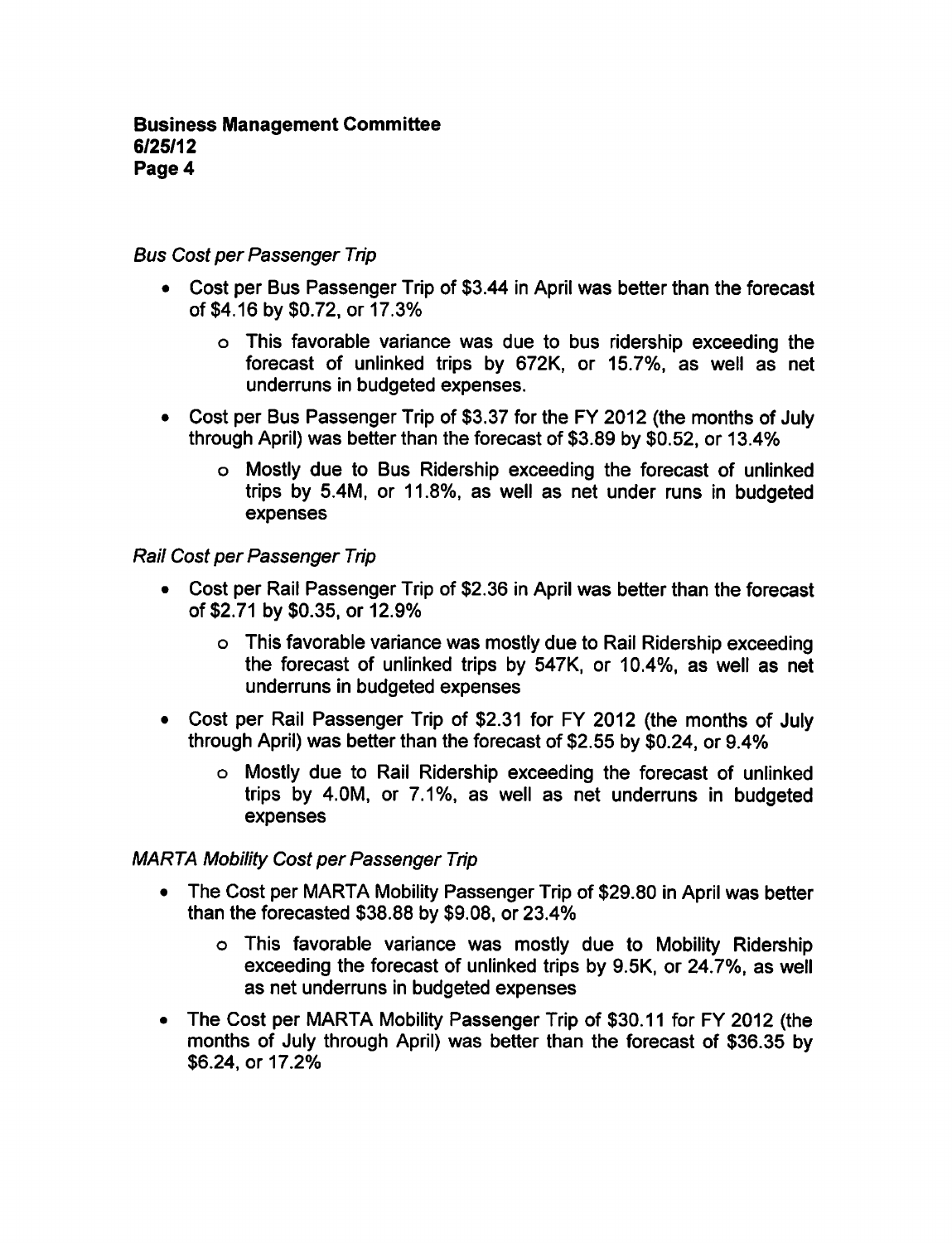Mostly due to Mobility Ridership exceeding the forecast of unlinked trips by 69.3K, or 16.7%, as well as net underruns in budgeted expenses

# Briefing - FY 2008 - April FY 2012 Key Performance Indicators (KPIs)

Mr. Basta provided the Committee a comparative summary of MARTA's nonfinancial, strategic Key Performance Indicators (KPIs) on FY 2008 versus April year-to-date (YTD) basis.

#### Customer Service KPIs

• These 2 KPIs, measuring responsiveness of MARTA's Customer Service Centers, have improved by 43.8% and 56.1%, respectively

### Bus Operations KPIs

- Bus OTP and MDBF have shown steady progress throughout the period, improving by 12.7% and 59.5%, respectively
- Bus Complaints per 100K boardings improved by 51.5%
- Bus MDBSI declined by 4.8%

### Rail Operations KPIs

- All Rail KPIs showed improvement during the period
- Rail OTP improved by 3.26%, Rail MDBF improved by 169.1%, Rail MDBSI improved by 207.1%
- Rail Complaints per 100K boardings improved by 59%

### Mobility Operations KPIs

- Mobility OTP and MDBF improved by 2.4% and 19.6%, respectively
- Mobility MDBSI has decreased by 25.8%
- Two KPIs, measuring responsiveness of Mobility Reservation Services (Call Waiting Abandonment Rate) has shown decline in performance due to continuous increase in demand for service and, consequently, the rise in call volume
- Trip Denial Rate has been maintained at zero
- Mobility Complaints have declined by 39%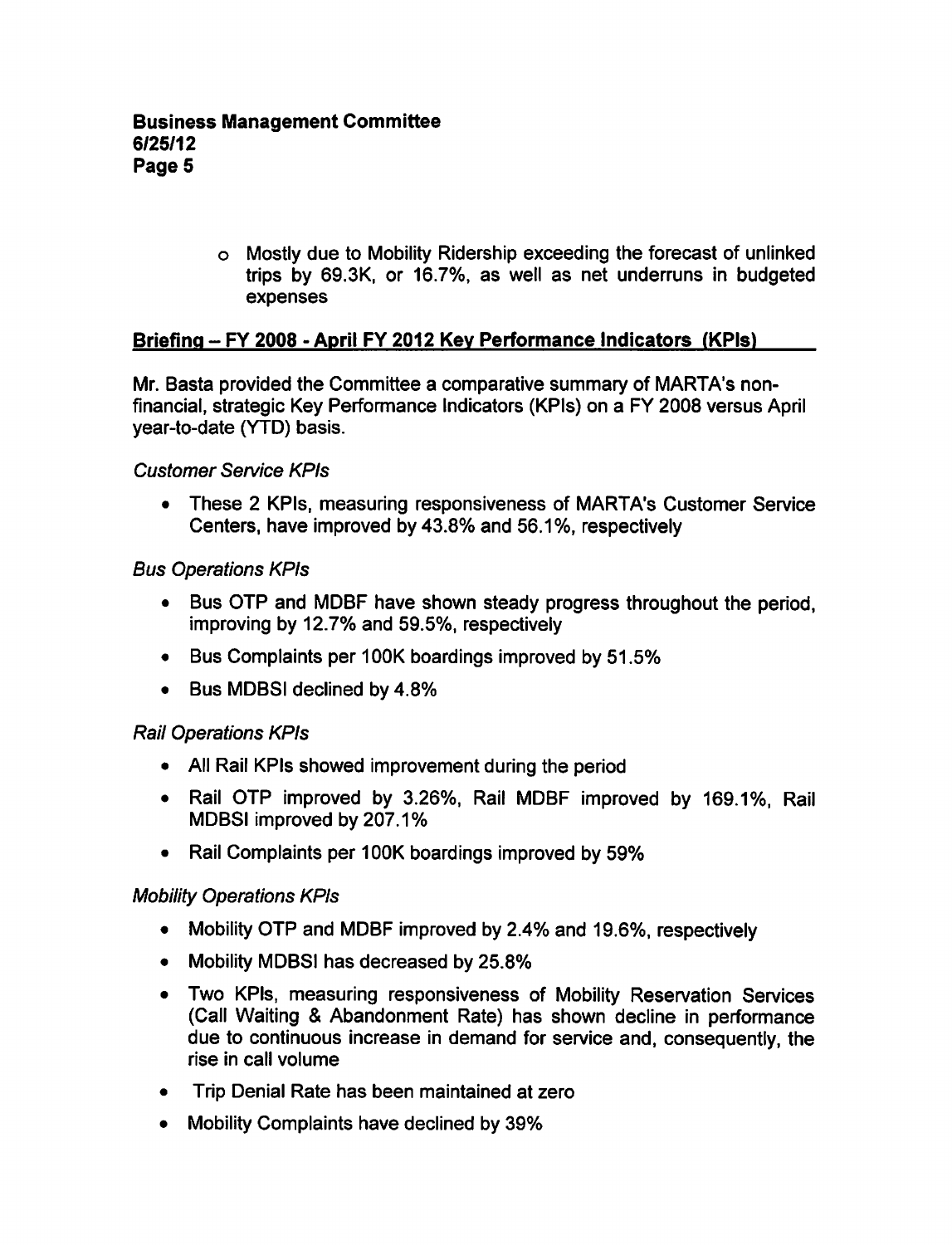### Facilities Operations KPIs

- Escalator Availability has declined by 4.1%
- Elevator Availability has improved by 0.3%

### Safety & Security KPIs

- Of the four (4) Safety & Security KPIs, only the Bus Collision Rate has not improved during the comparative period
- The Part I Crime Rate, Mobility Collision Rate and Employee Accident Rate have improved by 3.9%, 4.4% and 7%, respectively

Mr. Daniels thanked staff for providing the comparative summary of KPIs, as requested by the Board.

#### Other Matters

Dr. Edmond referenced Agenda Item #5 - April FY 2012 Ridership - asking Board Members review the informational items.

\*\*\*\*\*\*\*\*

Dr. Edmond asked staff to prepare a list of upcoming contracts that MARTA intends to put out for bid. This list should include options for procurement as well as approximate timelines and financial considerations.

Mr. Daniels said some contracts are presented to the Board in the form of briefings prior to approval being requested. Staff and Board Members have to be sure that the appropriate process is followed. He agreed that a look ahead list would be helpful.

Dr. Edmond said it would be specifically beneficial for Board Members that do not sit on every Committee.

Dr. Scott said staff would begin preparing a contracts look ahead list for the Board.